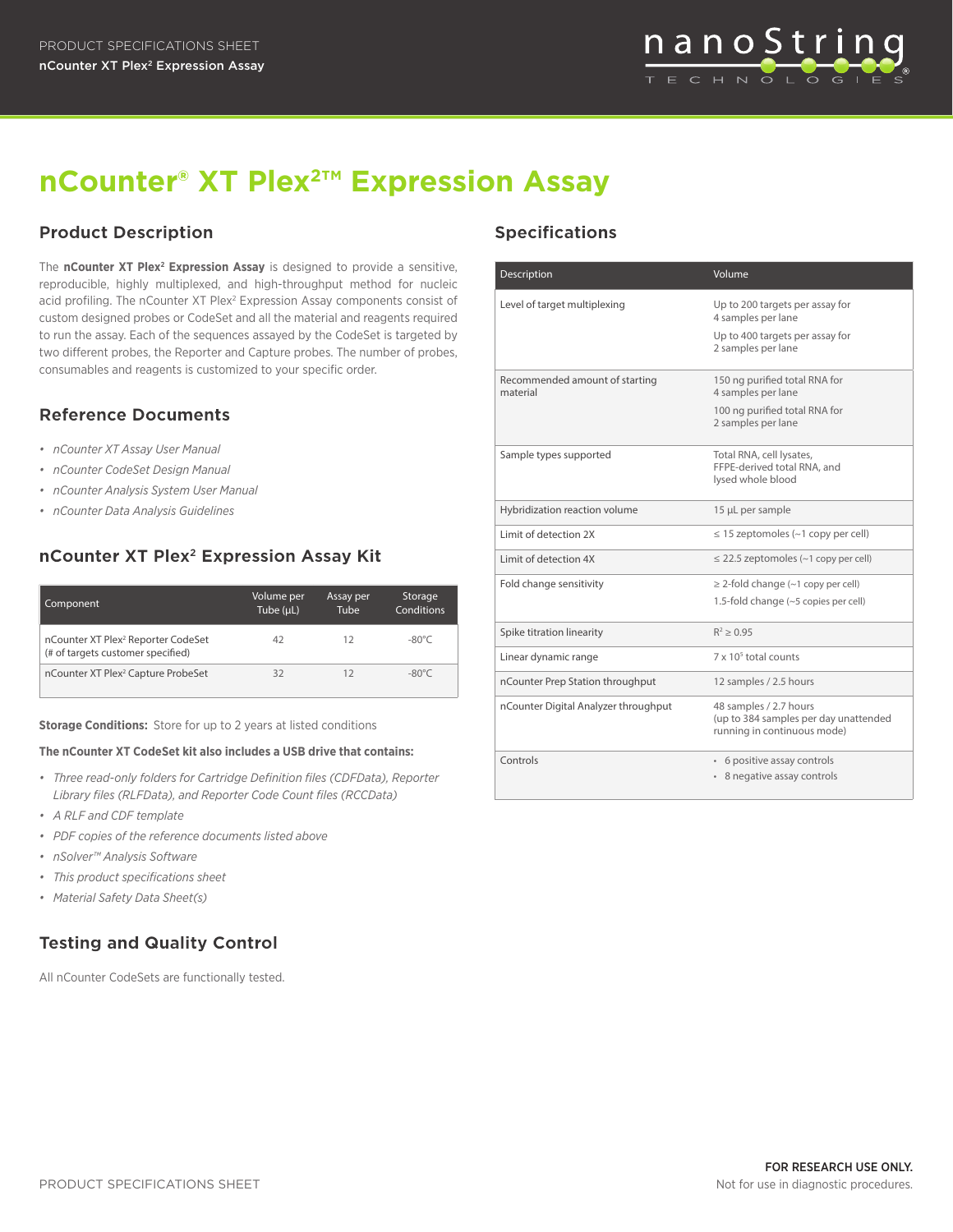

### **nCounter XT Plex2 Master Kit Components 2X**

All reagents and consumables required for post-hybridization processing of nCounter XT Plex<sup>2</sup> assays are supplied with the nCounter Master Kit components. These include:

- *• nCounter Cartridges*
- *• nCounter Prep Plates*
- *• nCounter Prep Packs*

The Master Kit components are shipped in separate boxes under different shipping conditions.

#### **nCounter Cartridge**

Up to twenty-four samples can be processed in a single nCounter Cartridge.

| Component          | <b>Assay Pack</b> | Cartridge per Pack |
|--------------------|-------------------|--------------------|
| nCounter Cartridge | 768               |                    |

**Storage Conditions:** Store for up to 1 year at -20°C.

#### **nCounter Prep Plates**

The Prep Plates are foil sealed 96-well plates that are used by the Prep Station. Do not remove the foil seals.

| Component                                                                         | Assay Pack | <b>Plates per Pack</b> |
|-----------------------------------------------------------------------------------|------------|------------------------|
| Contains wash buffers, magnetic<br>beads, immobilization, and imaging<br>reagents | 768        | 64                     |

**Storage Conditions:** Store for up to 1 year at 4°C.

#### **nCounter Prep Pack**

| <b>Component</b>              | <b>Assay Pack</b> | <b>Units per Pack</b> |
|-------------------------------|-------------------|-----------------------|
| Racked tips and foil piercers | 768               | 32 racks              |
| 12-strip tubes                | 768               | 136 strips            |
| <b>Tip sheaths</b>            | 768               | 64 sheaths            |
| 12-strip tube caps            | 768               | 136 strips            |
| Cartridge well seals          | 768               | 48 seals              |
| <b>Hybridization buffer</b>   | 768               | 32 tubes              |

\**If hybridization buffer has been stored in cold conditions and precipitate is observed, warm tubes at 37°C until salts have dissolved.*

**Hybridization Buffer Storage:** Store for up to 2 years at room temperature. All remaining Prep Pack materials, store at room temperature. No expiration date.

#### **nCounter XT Plex2 Master Kit Components 4X**

All reagents and consumables required for post-hybridization processing of nCounter XT Plex<sup>2</sup> assays are supplied with the nCounter Master Kit components. These include:

- *• nCounter Cartridges*
- *• nCounter Prep Plates*
- *• nCounter Prep Packs*

The Master Kit components are shipped in separate boxes under different shipping conditions.

#### **nCounter Cartridge**

Up to forty-eight samples can be processed in a single nCounter Cartridge.

| Component          | Assay Pack | <b>Cartridge per Pack</b> |
|--------------------|------------|---------------------------|
| nCounter Cartridge | 768        | 16                        |

**Storage Conditions:** Store for up to 1 year at –20°C.

#### **nCounter Prep Plates**

The Prep Plates are foil sealed 96-well plates that are used by the Prep Station. Do not remove the foil seals.

| Component                                                                         | <b>Assay Pack</b> | <b>Plates per Pack</b> |
|-----------------------------------------------------------------------------------|-------------------|------------------------|
| Contains wash buffers, magnetic<br>beads, immobilization, and imaging<br>reagents | 768               | 32                     |

**Storage Conditions:** Store for up to 1 year at 4°C.

#### **nCounter Prep Pack**

| <b>Component</b>              | <b>Assay Pack</b> | <b>Units per Pack</b> |
|-------------------------------|-------------------|-----------------------|
| Racked tips and foil piercers | 768               | 16 racks              |
| 12-strip tubes                | 768               | 104 strips            |
| Tip sheaths                   | 768               | 32 sheaths            |
| 12-strip tube caps            | 768               | 104 strips            |
| Cartridge well seals          | 768               | 24 seals              |
| <b>Hybridization buffer</b>   | 768               | 32 tubes              |

\**If hybridization buffer has been stored in cold conditions and precipitate is observed, warm tubes at 37°C until salts have dissolved.*

**Hybridization Buffer Storage:** Store for up to 2 years at room temperature. All remaining Prep Pack materials, store at room temperature. No expiration date.